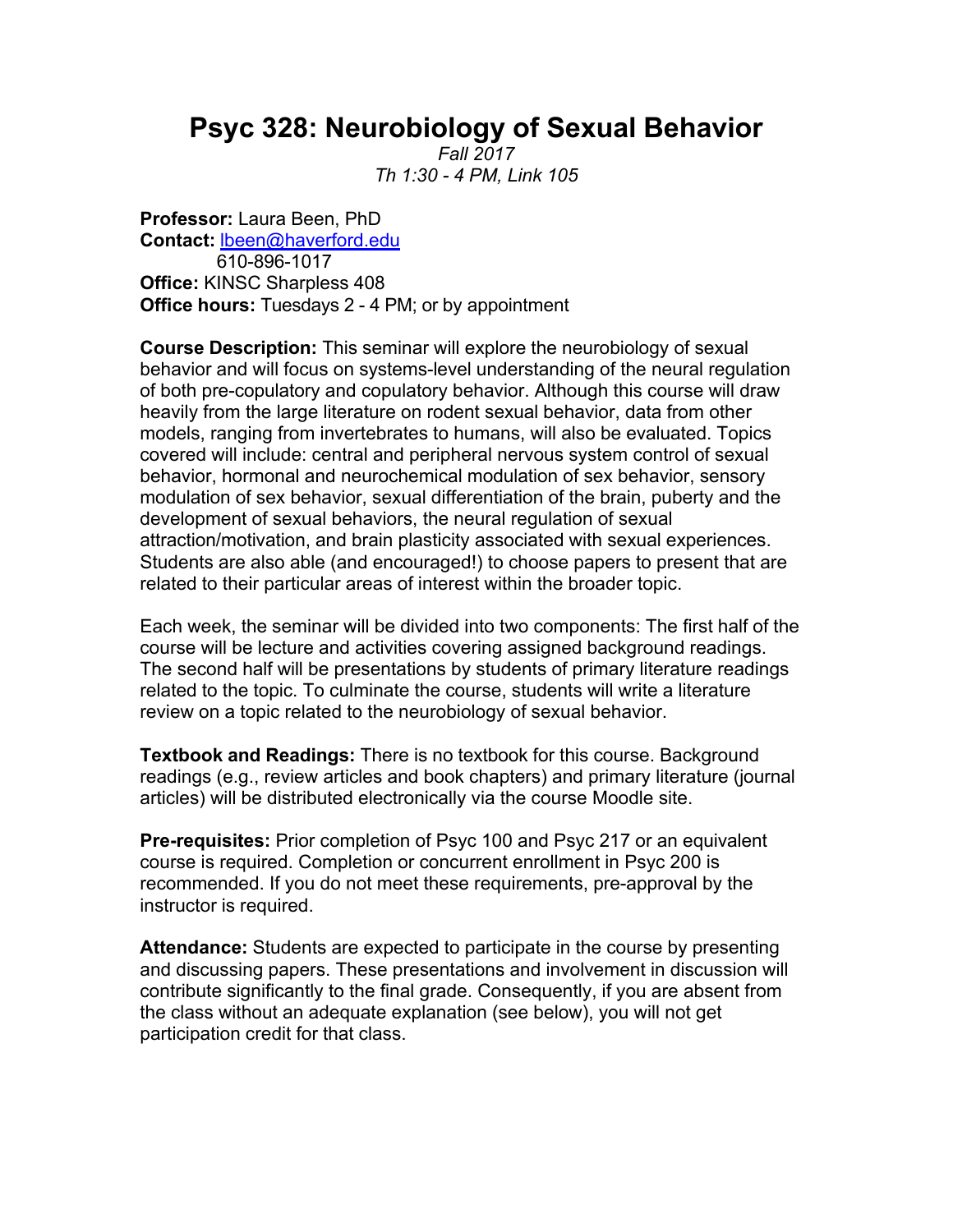## **Missed attendance and/or presentation:**

- If you miss a class for any reason, you must contact me (in person, by phone, or by e-mail) within 24 hr of the missed class. In addition, there must be a legitimate reason (e.g., serious illness) for missing a class.
- In those cases for which a legitimate reason is established, the credit for that particular class will not be counted in the overall participation credit for the course. This means that the remaining course participation will count more to your final grade than it would have otherwise. That is, more depends on less.
- If you miss your presentation and have established a legitimate reason, I may move your presentation to another class period, if this is possible. If not, then the credit for that particular presentation will not be counted in the overall presentation credit for the course. This means that the other presentation will count more for your final grade than it would have otherwise.
- Missing class and/or presentation without a legitimate excuse will result in a mark of **0 points** for participation and presentation (if applicable).

| Participation                     | 10 points |
|-----------------------------------|-----------|
| <b>Thought Papers / Exercises</b> | 10 points |
| <b>Presentation 1</b>             | 15 points |
| <b>Presentation 2</b>             | 20 points |
| Mid-Term                          | 20 points |
| <b>Final Paper</b>                | 25 points |
| <b>Total Possible Points</b>      | $100$ pts |

**Grading:** There are 100 possible points in this course:

| <b>Grading Scale:</b> | $94-100$ pts = 4.0    | 77-79 pts = $2.3$ |
|-----------------------|-----------------------|-------------------|
|                       | 90-93 pts = $3.7$     | 73-76 pts = $2.0$ |
|                       | $87 - 89$ pts = 3.3   | 70-72 pts = $1.7$ |
|                       | $83 - 86$ pts = $3.0$ | $67-69$ pts = 1.3 |
|                       | $80 - 82$ pts = 2.7   | 63-66 pts = $1.0$ |

Participation: Your active participation in the seminar is **essential** for success in this course. I expect all students to come to seminar having critically read the assigned review and primary literature papers that your fellow students will be presenting. Bring questions about the papers with you to class to assist in talking about the material. Most importantly, be prepared to answer both specific and general questions about these papers.

Thought Papers / Exercises: Each week, I will post a thought question or exercise for the following week's reading. You will write a short paper (no more than 2 pages double-spaced) or complete a short exercise in response to that question/prompt. These papers and exercises are designed to stimulate your thinking and processing of the course material and to help me focus seminar discussion on what resonated most with the class. **Your response is due no later than Wednesday 5 PM before Thursday's class.**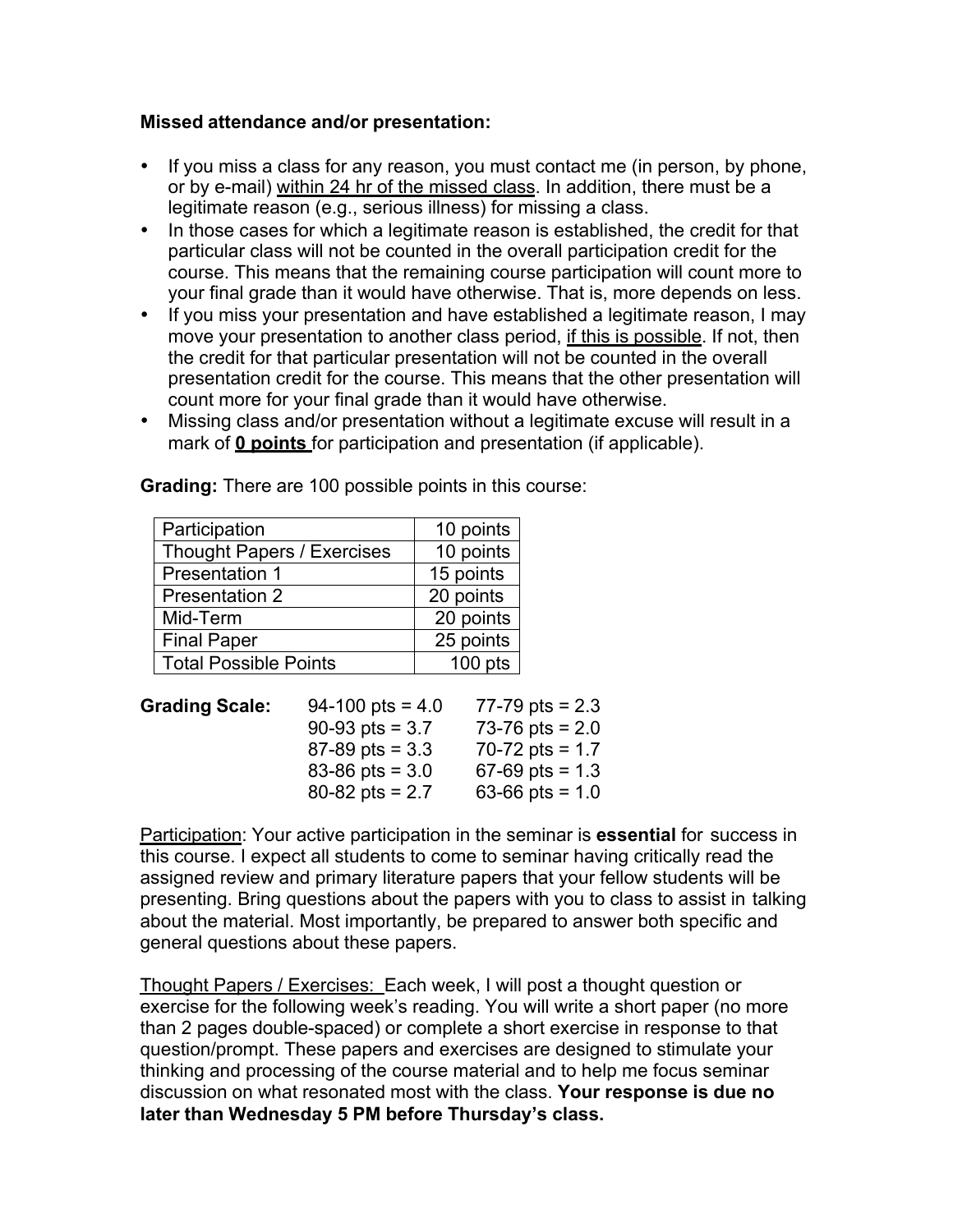Presentations: On the second half of each meeting, two students will each present *pre-approved* empirical papers (journal articles, NOT review articles or book chapters) related to that week's topic. The presentation should be around 25 minutes with about 10 minutes for questions. In the presentation, I expect students to briefly and clearly summarize the problem that the paper addresses as well as describe and critically analyze the methods, results and interpretations. Prepared slides and/or handouts are encouraged. *Additional background reading, over and above what is assigned, is assumed for presenters.* Throughout the semester, each student will present a total of **two** primary papers on two separate occasions.

Midterm: The midterm exam is designed to test your comprehension of key course concepts *and* apply them to real-world problems in science. More information about the midterm exam will be given during class.

Final Paper: As a capstone to this course, you will use the knowledge and skills you have gained to write a literature review paper that critically evaluates a topic of choosing related to the neurobiology of sex. More information about the paper will be given during class.

**Classroom policies:** Please silence your phones and put them away during class. Students may use laptop computers or tablets to take notes, but please refrain from using your devices for non-class-related activities during class. I typically do not post my lecture slides before class, as I feel that it discourages active learning, but I may make some available after class if I feel they will be a useful study aid. Please do not audio-record any portion of my lectures without explicit permission to do so. Questions and discussions are welcome and encouraged. Please be respectful of your classmates at all times.

**Academic Integrity:** You are expected to abide by Haverford's Honor Code. Academic dishonesty of any kind will not be tolerated.

**Disability Statement:** Haverford College is committed to supporting the learning process for all students. Please contact me as soon as possible if you are having difficulties in the course. There are also many resources on campus available to you as a student, including the Office of Academic Resources (https://www.haverford.edu/oar/) and the Office of Access and Disability Services (https://www.haverford.edu/access-and-disability-services/). If you think you may need accommodations because of a disability, you should contact Access and Disability Services at hc-ads@haverford.edu. If you have already been approved to receive academic accommodations and would like to request accommodations in this course because of a disability, please meet with me privately at the beginning of the semester (ideally within the first two weeks) with your verification letter.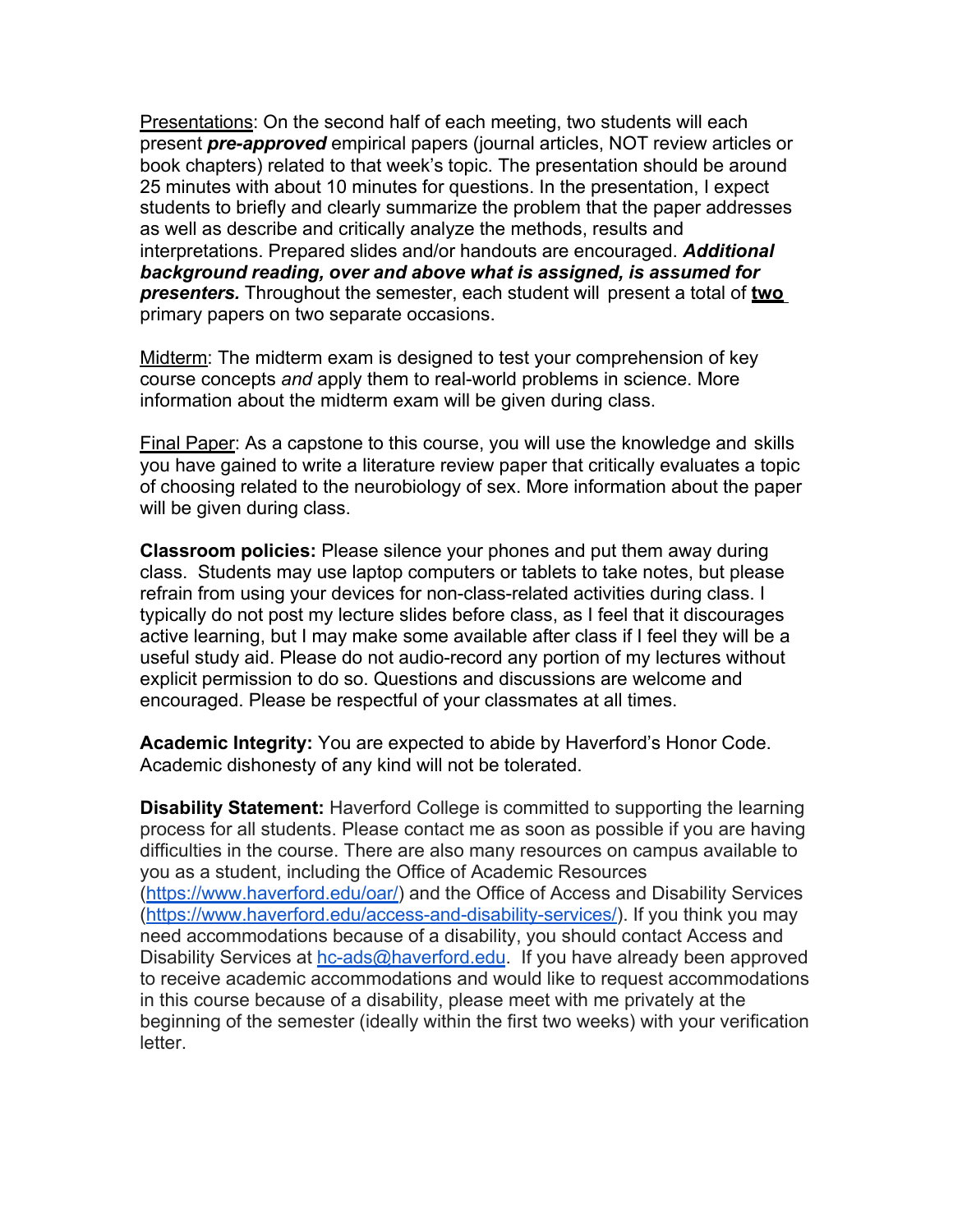| <b>Date</b>                             | <b>Topic</b>                                                        | <b>Notes</b>                                      |  |
|-----------------------------------------|---------------------------------------------------------------------|---------------------------------------------------|--|
| 9/7                                     | <b>Introduction and Overview</b>                                    |                                                   |  |
| 9/14                                    | Sexual behavior: Hormones                                           |                                                   |  |
| 9/21                                    | Sexual behavior: Neurochemistry                                     |                                                   |  |
| 9/28                                    | Sexual behavior: Sensory Cues                                       |                                                   |  |
| 10/5                                    | Sexual differentiation of the brain:<br>organization and activation |                                                   |  |
| 10/12                                   | Peripheral mechanisms of sex<br>behavior (male and female)          |                                                   |  |
| 10/20                                   | <b>NO CLASS FALL BREAK</b>                                          |                                                   |  |
| 10/26                                   | Male copulation: Central<br>mechanisms                              |                                                   |  |
| 11/2                                    | Female copulation: Central<br>mechanisms                            | Midterm Exam Distributed after<br>class on 11/2   |  |
| 11/9                                    | Neurobiology of sexual attraction and<br>motivation                 | Midterm Exam due at beginning of<br>class on 11/9 |  |
| 11/16                                   | Invertebrate models of sex behavior                                 |                                                   |  |
| 11/23                                   | NO CLASS THANKSGIVING BREAK                                         |                                                   |  |
| 11/30                                   | Comparative models of sex behavior                                  |                                                   |  |
| 12/7                                    | Neurobiology of copulation in humans                                |                                                   |  |
| 12/14                                   | Neurobiology of copulation in humans                                |                                                   |  |
| FINAL PAPER DUE BY FRIDAY 12/22 AT NOON |                                                                     |                                                   |  |

## **Examples of Appropriate Journal Articles:**

Ball et al (2014) "Is it useful to view the brain as a secondary sex characteristic?"

Meisel and Mullins (2006) "Sexual Experience in female rodents: cellular mechanisms and functional consequences"

Laturney and Billeter (2014) "Neurogenetics of female reproductive behaviors in Drosophila melanogaster"

Komisaruk and Whipple (2005) "Functional MRI of the brain during orgasm in women"